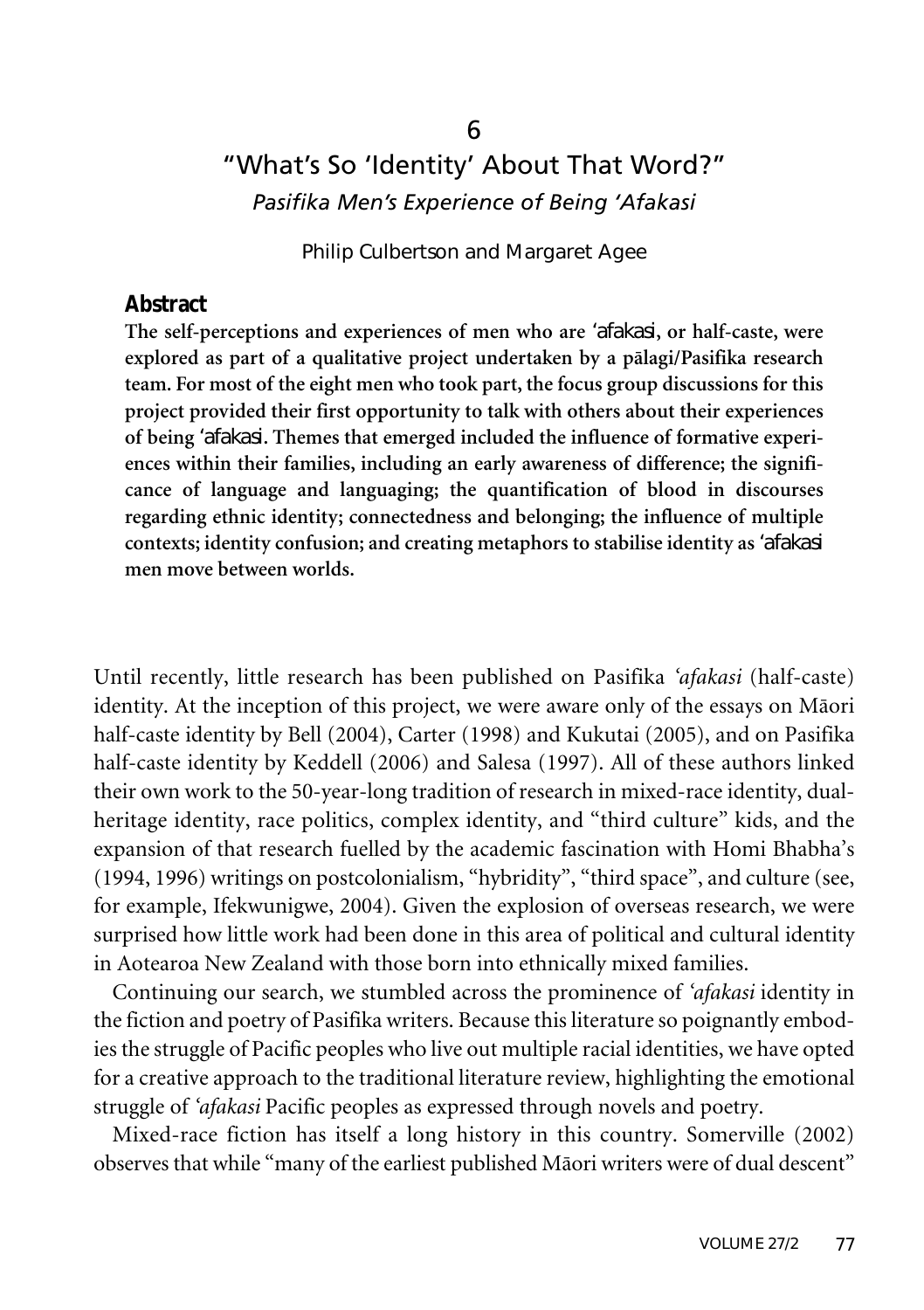(p. 200), it is also the case that "there has never been a defined 'mixed race' community in Aotearoa/New Zealand" (p. 202). Nationwide "race politics", which existed in this country long before the academic term was coined, have created a dominant discourse here which tempts all of us, including many mental health professionals, to conceive of identity only in terms of Päkehä, Mäori, Polynesian or Asian. Yet residents of this country have long intermarried. Over 40 years ago, "[a] 1966 study noted that more than 50 percent of Maori marriage partners choose a Pakeha partner" (Brennan, 2002, p. 13). The dominant New Zealand discourses almost automatically alienate people who carry more than one identity in their bodies and psyches. Perhaps this is why so much of the exploration of *'afakasi* identity is carried on in the "safer" literary margins of society, away from the view of organised politics and dominant discourses. There, through the voices of *'afakasi* writers, some of the contradictions are laid out.

Samoan writer Albert Wendt (1999) observes how attractive the Samoan tatau can be on pälagi skin: "Fair skin has always been considered ideal for tatau because of the black on white contrast" (p. 401). Yet the same contrast haunts Samoan poet Selina Tusitala Marsh (2006), in her short story "Afakasi pours herself afa cuppa coffee":

*Afa's thoughts cowered under the shadow of her pen about to trek the unexplored terrain of her paper.Its whiteness mocked her. But hasn't that always been thecase? The brown edges of her newly inked words mocked her. Hasn't* that *always been the case? (p. 29)*

Tongan poet Karlo Mila (2005, p. 118) writes similarly: "I feel like a potato/ brown on the outside/ white on the inside." Indeed, the issue of whether skin colour accurately signals identity proved to be a significant theme in the stories of our *'afakasi* research participants.

Skin colour connects also with the theme of "visibility" in the work of Pasifika writers. Leilani Burgoyne (2006, pp. 171–172) describes her "Wretched soul/ Fighting, to justify./ Struggling, to be./ Brown soul trapped/ Inside". In an alphabetical poem, Tusiata Avia (2004, p. 9) writes: "A is for afakasi child/ Left at the crossroads/ Who will save her from the snakes?/ Who will save her from the darkness?" The struggle to comfortably position two (or more) identities in one body can produce confusion; Albert Wendt (2003, p. 263) describes *'afakasis* as "lost between two cultures." The struggle can also produce a kind of situational dissociation. Talosaga Tolovae (1995, p. 289) describes the fear he feels from others when they meet "a pale Polynesian." Karlo Mila (2005, p. 23) articulates the hurt she felt as a young woman in the company of her peers: "when those Tongan girls/ I see them stare/ see my skin half palangi fair/ I watch your nostrils flare/ I see you *sio lalo* [look down on me]." Selina Marsh (2006,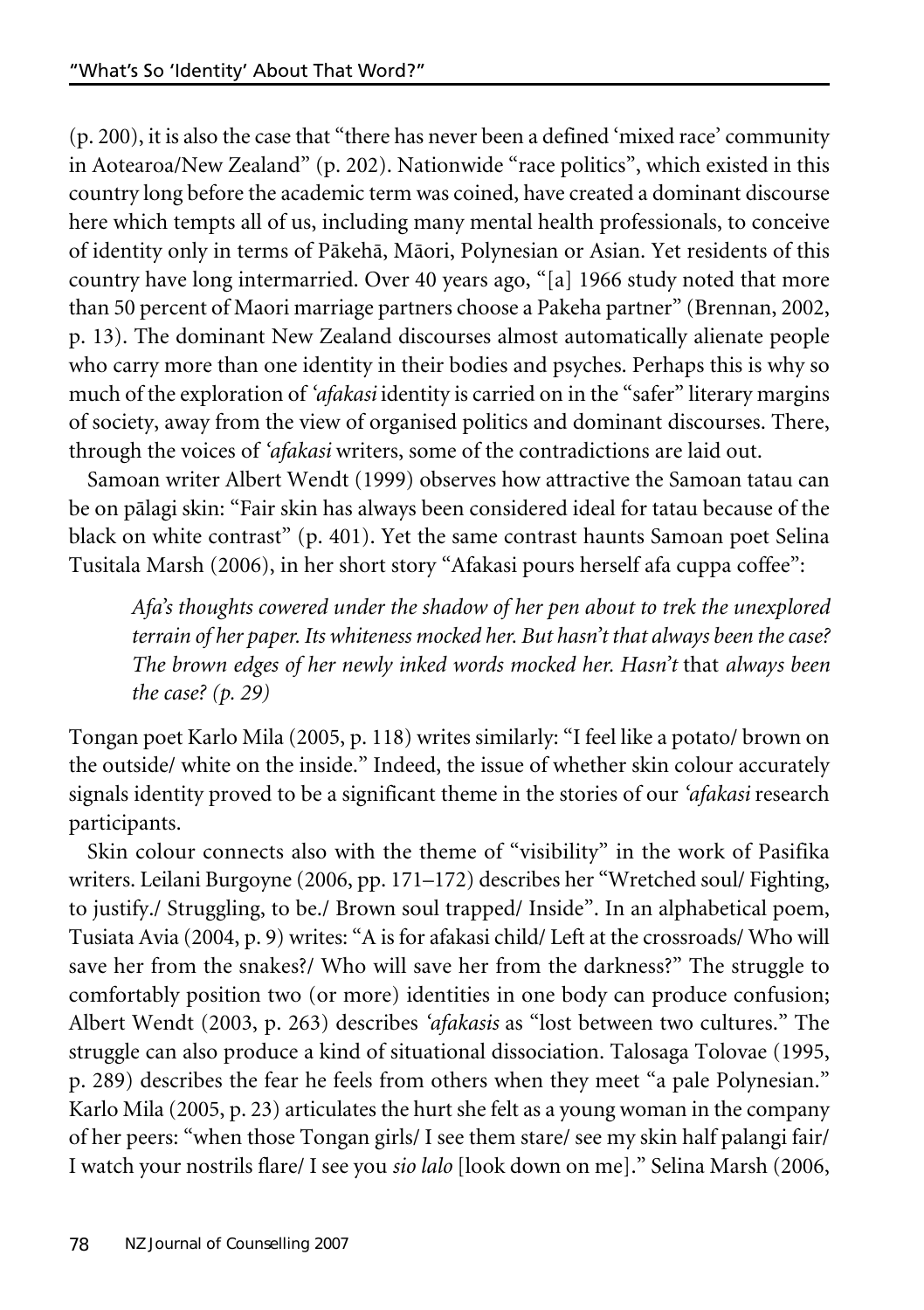p. 30) emphasises the connection between narrating an identity and performing it, when she describes her anxiety over "not knowing how one does brown publicly."

But at the same time that *'afakasis* suffer both intrapsychic confusion and social humiliation, they often wish to defend their "two-bloodedness" (*totolua*) (Pacific Daughters, n.d., p. 5). As Cherie Barford (2003) observes, "My father was a German soldier/ as if it really mattered/ and I discovered much later/ that details really do" (p. 19). To ignore the details of heritage and identity, even in their messiness, is to seriously threaten the mental health of those with mixed-race identity. Jacq Carter (2003) defiantly claims her connection with her grandmother, "who had blood enough for me": "I am/ because you were/ and because I am/ you are" (p. 44).

Finding some sort of stable identity is a lifelong search for many Pasifika writers. Determined to reject the colonial heritage (see Wendt, 1999, p. 411), they also resist being overwhelmed by their indigeneity. As half-caste Māori writer Keri Hulme (1981) commented, "A dual heritage is both a pain and an advantage" (p. 294). Some resolve this tension easily, and others do not. Reporting an interview with Selina Marsh, journalist Monique Esplin (2006, n.p.) wrote:

*Marsh says her mixed Samoan and Pakeha roots have put her in a privileged position of having a foot in both worlds.… But the flipside of that is that she feels like she is never fully part of either culture. Typically optimistic she says, "I take in the best of both worlds."*

## **Method**

#### Evolution of the project

The aim of this project was to investigate the sense of identity, self-perceptions, and life experiences of adults who are Pasifika people with complex or "hyphenated" cultural heritages and identities ('*afakasi*). The project's impetus arose out of the preparation of an essay for *Penina Uliuli: Contemporary Challenges in Mental Health for Pacific Peoples*, a book co-edited with a colleague, Cabrini Makasiale (Culbertson, Agee, & Makasiale, 2007). The team of Pasifika authors who contributed to the book identified the experience of being *'afakasi* as a "taboo" topic that needed acknowledgement. To break this silence, four Samoan *'afakasi* women from the group decided to come together to share what being *'afakasi* meant for them, with Margaret as facilitator.

Convinced that this needed to be taken further, the writing team evolved into a team of Pasifika and pälagi co-researchers, with the inclusion of two Samoan *'afakasi* male colleagues, Philip, and a further cultural consultant acting as independent data analyst.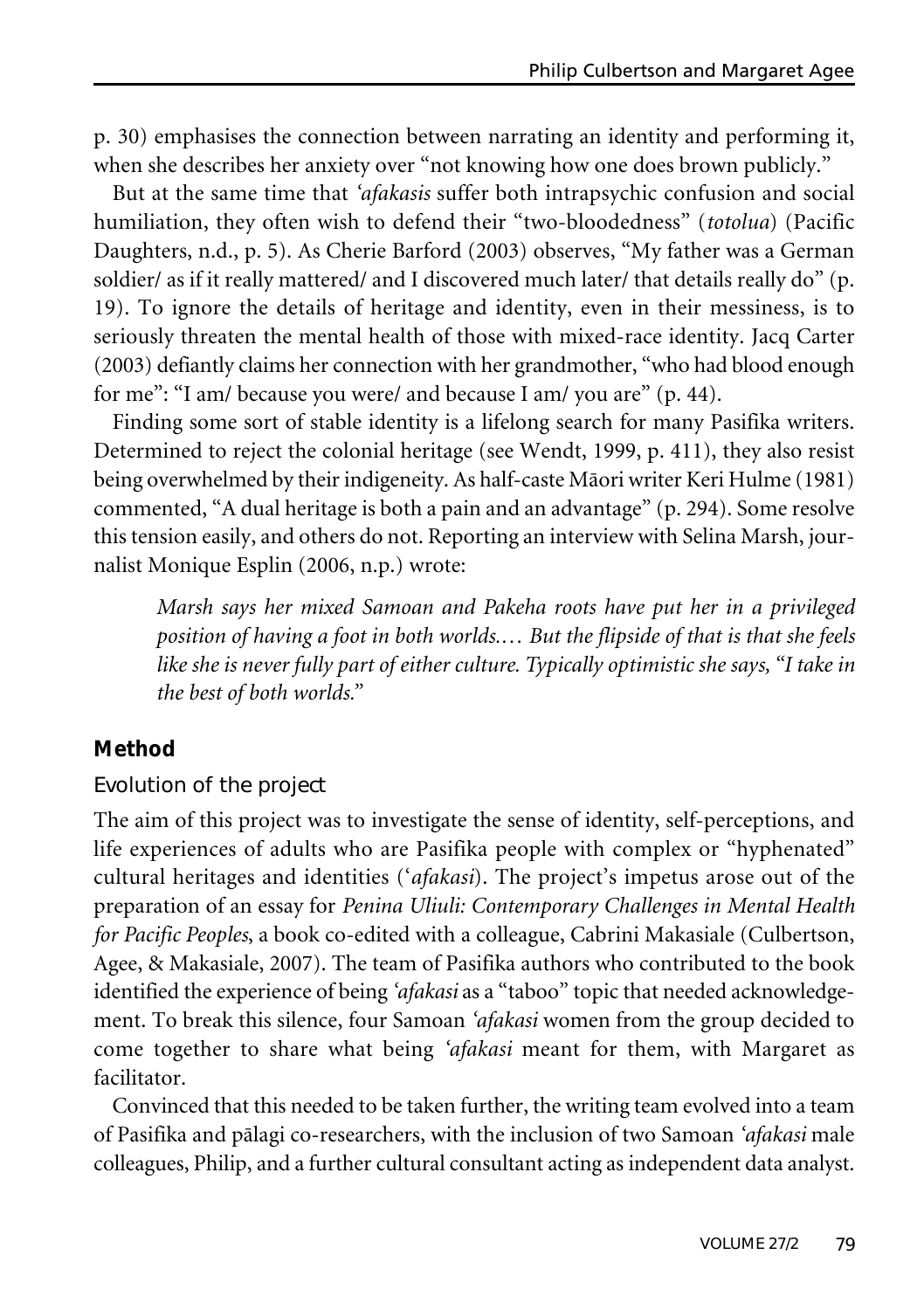All decision-making was collaborative, including negotiation of the research agenda, questions, method and process, in keeping with Gibbs' (2001) principle that "[c]rosscultural collaborative research should be at least partially 'participant driven'" (p. 679). Permission to undertake the project was obtained from the University of Auckland Human Participants Ethics Committee, and a grant was obtained from the University's Staff Research Fund.

#### **Procedure**

Focus groups were chosen as the most suitable method for this qualitative study. As a collective process of data gathering, focus groups provide participants with an audience for the telling of their stories, through which shared meanings are created. The initial discussion, retrospectively, had served as a pilot, since it had reflected the characteristics of a focus group (Krueger & Casey, 2000). Separate men's and women's groups were facilitated by pälagi/Pasifika pairs of same-gender researchers, and each group met for 2–3 hours.

Pasifika members of the research team, who were themselves *'afakasi*, acted as recruiters, distributing information about the project through personal contacts and snowballing. They invited all prospective participants to a *fono* (meeting) to explain the project further, meet the others involved, divide into focus groups according to geographical convenience, and collectively decide when and where the groups would meet. By using this method we, as pälagi, attempted to minimise the potential for cross-cultural research to become "re-colonising" (Quanchi, 2004, p. 4).

Each group discussion was audiotaped, then the tapes were transcribed, checked, and verified for accuracy by each group member. Transcripts were then analysed using grounded theory methodology (Strauss & Corbin, 1990). Opportunities were given to participants to review and comment on the summary of themes, according to the principle of host verification (Miles & Huberman, 1984), and analysis was also checked by the independent analyst on the research team.

This report is based on data from the two adult men's focus groups, each comprising three participants, a Pasifika co-facilitator and a pälagi co-facilitator. It must be noted that in the men's groups, the male co-facilitators had not participated in such a group on this topic before, so they became co-facilitators/participants. (On reflection, we do not believe that this has compromised the research's professionalism. In Pasifika communities it is not uncommon for people to hold multiple roles within a group, extended family or village.) Care was taken during data analysis to ensure that the stories of the co-facilitators were not accorded greater significance than the stories of the rest of the participants. This research should therefore be understood as exploring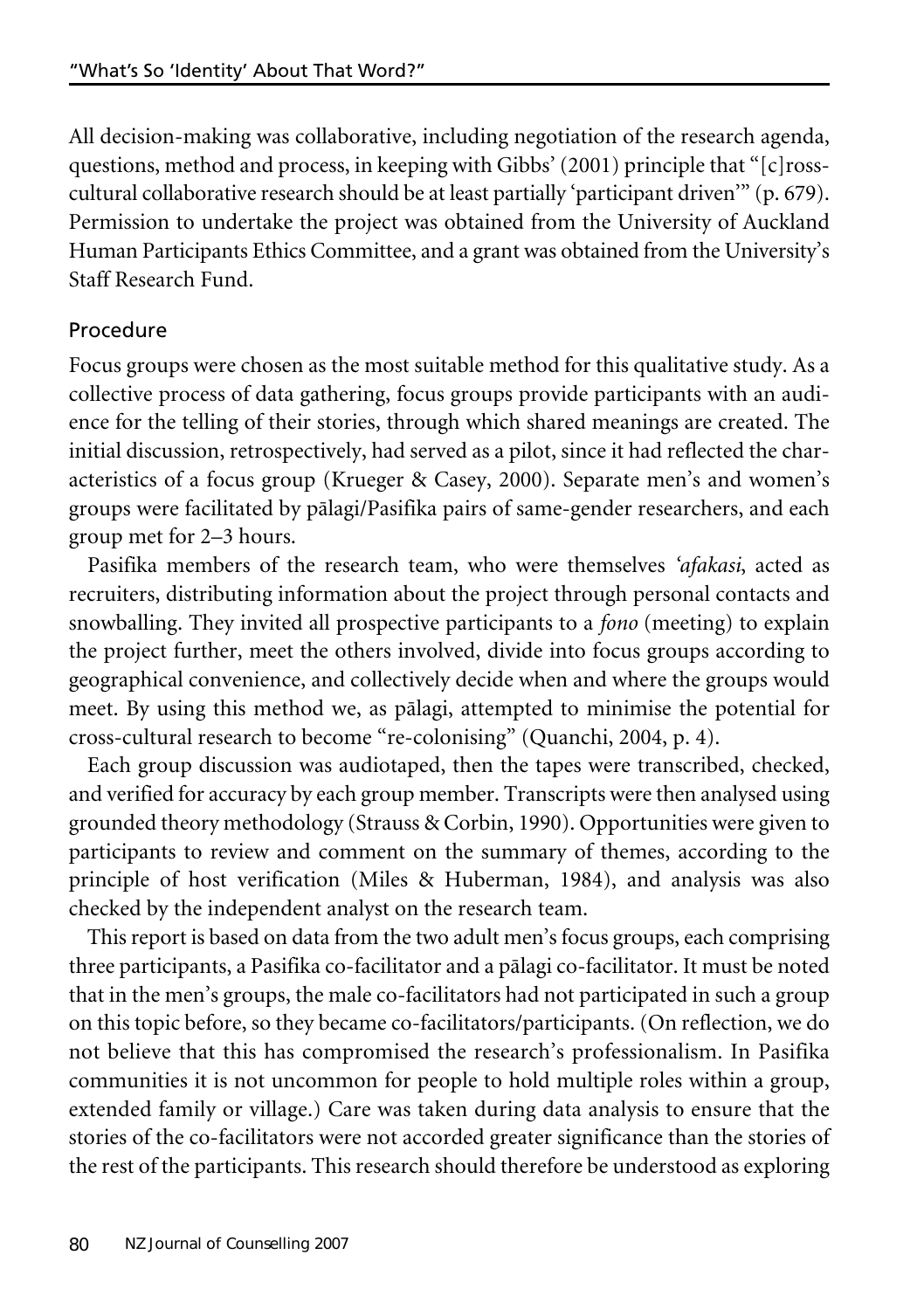the identity journeys of eight Pasifika adult males, in their 30s and 40s, identified by pseudonyms to protect their anonymity.

#### **Results and discussion**

Although these men's groups were small, the discussions elicited rich data. Seven of the major themes that emerged are discussed here, including developing identities within the family and community; the significance of language; the quantification of blood; identity as connectedness; the influence of multiple contexts; confusion; and creating metaphors of identity in moving between worlds.

## Family and community: The cradle of identities

The stories of our participants' identity journeys revealed the ways in which their experiences within families and communities shaped their awareness from an early age. In part, this involved a process over some years of "finding out" about their family histories; this was even more complex for the two who were adopted. For several, early experiences involved trips between New Zealand and the Islands, spending time with Samoan grandparents, and living for a period in the Islands. This influenced the ways in which they identified with their heritages, acquired Samoan, Tongan or other languages, and connected with places and groups of family members. Other group members had little or no experience with Island life.

Encounters in which they experienced themselves underthe "gaze" of others evoked a consciousness of being different. Pkal: "I went to Tonga when I was younger; they treated me as a pälagi. All my cousins would go running off to the shop to get Coca Cola or Fanta, because they thought that we wouldn't drink coconut juice."

Sui recalled being sent to a shop at age 5 or 6, where the Indian shopkeeper and a Fijian man looked at him, asking where he was from and whether he was Fijian or Indian. "And I said, 'No, I'm not Fijian, I'm not Indian, I'm brown European.' I think this story is indicative of how early in life I was already sorting out a sense of identity as a person of mixed/blended origins."

As early as kindergarten or playschool, another participant, Fritz, recalled being aware that he didn't quite fit anywhere: "I just felt it. I wondered why certain people behaved certain ways and parents interacted with them in different ways and they communicated differently."

Several participants who grew up experiencing parental cross-cultural conflict or were particularly conscious of ways in which their mixed heritages complicated their lives, recalled wishing that their parents had made other choices when they married, and that their lives were simpler. While Pkal, at about 10 years old, had wished they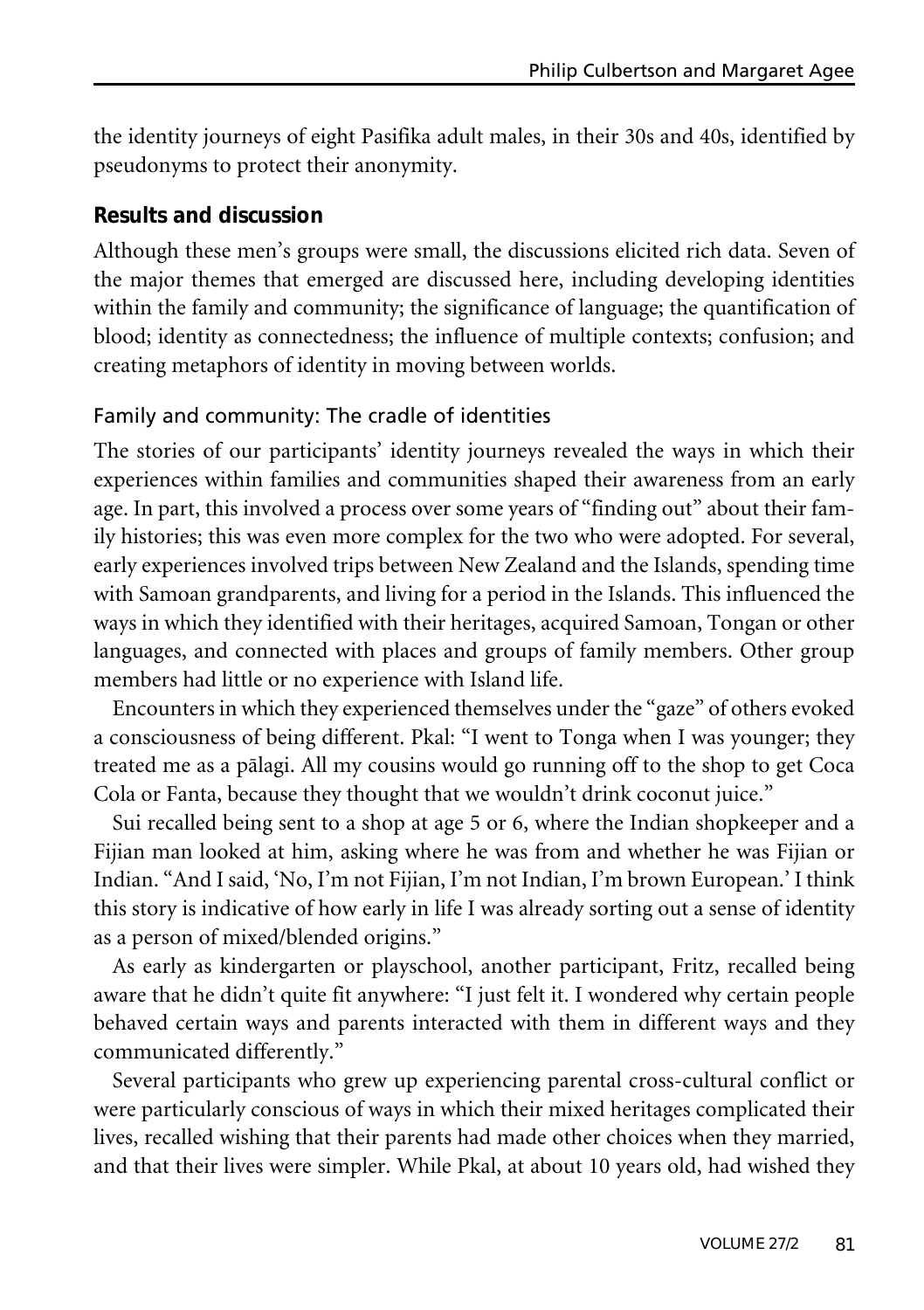were pälagi or that his mother had married a Tongan, Fritz wished his had married a Samoan. Sui's "inner thoughts" were:

*Why did you have to marry this bastard, who was made up of a whole lot of different peoples? Why couldn't you marry a pure Fijian so that I wouldn't be in this position and you give yourself all this grief?*

Eddie voiced the painful internalisation of such parental conflict when he recalled being "torn between my English father and my Samoan mother." Pkal bluntly described growing up with "an awful lot of shit flying at you. Shit also shapes your identity unless you're able to fend it off."

In spite of their stories of early consciousness and conflict, most participants acknowledged that their mixed heritage was not something that was generally spoken of, even with their own siblings. Not until he was at university did one participant find "someone to talk to about the issues and problems I had come across as a young Tongan." One participant had undertaken extensive research into his *gafa* (genealogy) which he could trace back six generations, including both European and Samoan ancestry. Another described having become more intrigued about his identity as he had grown older:

*For myself at times I have thought about identity and it's interesting to think what sort of things formulate you or help construct your personality and your world view, that sort of thing. Now that I'm over 40, I'm thinking about things and reflecting. (Eddie)*

The conversations for this research provided an opportunity to speak with others about their experiences as *'afakasi*, some for the first time.

# **What language do 'afakasis speak?**

Both groups of male participants became absorbed with questions of language and languaging. Given the research topic, it is not surprising that the men were curious to understand the meaning of the term *'afakasi*. In each group, a member fluent in Samoan explained it as a loanword, or "borrowing", derived from the English "halfcaste". As one explained:

'Afakasi *is a translation of the word half-caste. What is so "identity" about that word?… It is just a translation of somebody else's language. But having said that, I haven't really thought of an alternative term, other than "coconut"! (Pkal)*

Sui, a *kailoma* (Fijian half-caste) member, added, "In my language, it means 'the peo-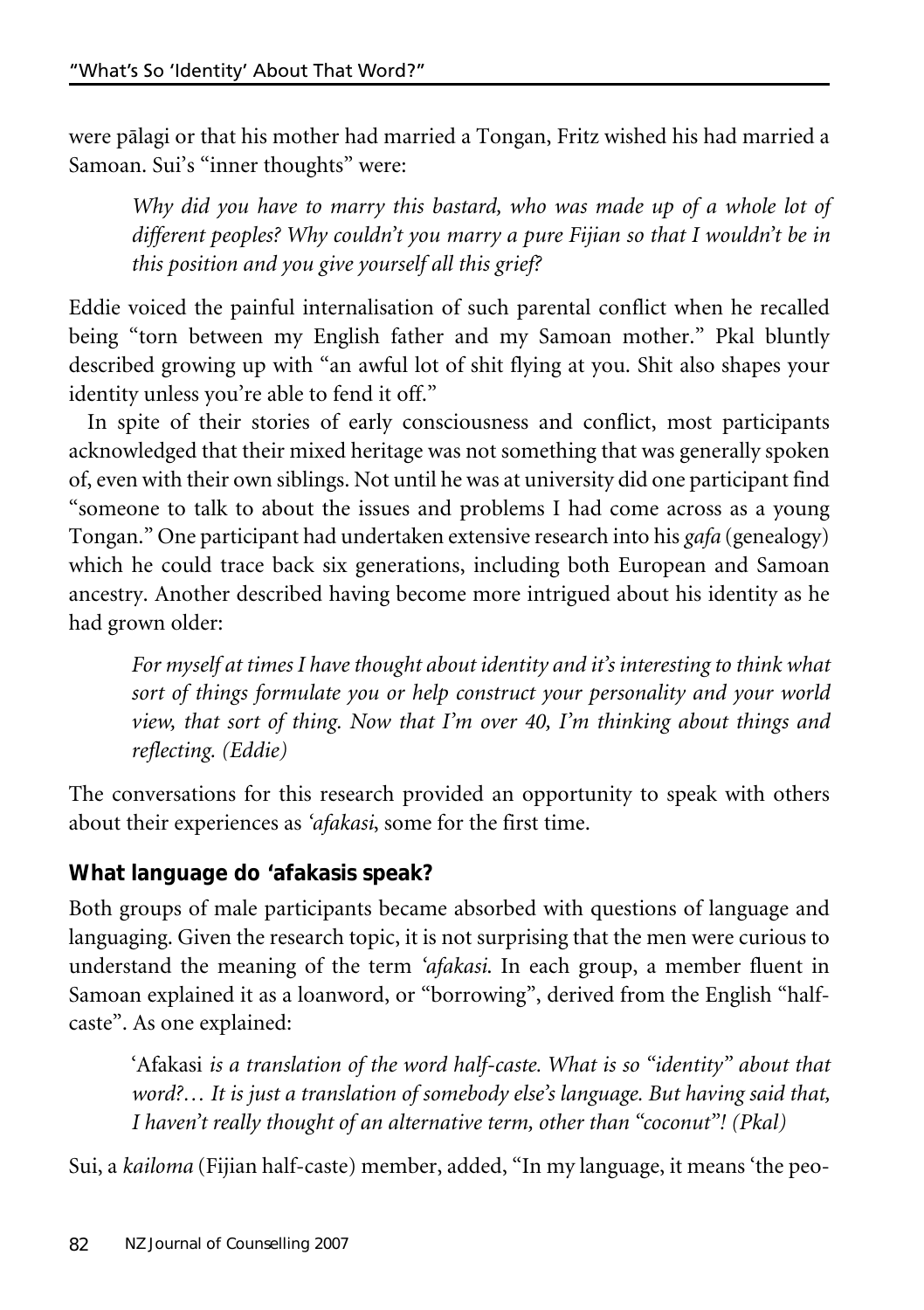ple between'." Laughing, a Tongan member, Pkal, remarked, "In my language, *hafekasi* means 'to eat with the white people'!" Among other members, there was less clarity about the term's meaning. Xanana observed that he had always thought of *'afakasi* as referring to "someone [of mixed blood] from Samoa who can speak Samoan." Because he could not himself speak Samoan, he identified himself not as *'afakasi*, but as "Kiwi with Samoan blood."

At least two of the group participants did not understand the term at all. As children, they had heard *'afakasi* used—one while his friends at school were talking about him, and one while his aunties were discussing him at a party—but while neither understood what was being said, both sensed a negative connotation to the word. That same negativity was articulated by another participant, Bob: "For most people, the term *'afakasi* is very offensive because it says *'afakasis* are intruders and *'afakasis*' blood is not 100% pure."

#### A bunga or a monkey? Language as a pejorative

Many participants had been derogated as *'afakasi* by other indigenous people, both playmates and relatives. This conversation prompted a discussion of additional pejoratives they had been called: filthy coconut, black fly, monkey, bunga, f.o.b. (fresh off the boat), banana, honky, *pälagi loi*(fake white person), *pälagi pepelo* (white imposter) and *pälagi* toy ("I was a toy made by white people"). Many of these generated laughter, and in fact participants occasionally described themselves as coconuts, but behind the laughter lay a pool of deep childhood pain. Bob opened up that pain: "This name calling made Samoans laugh at me but it was not funny to me because it was confusing and hurtful when I was growing up." Fritz commented: "Growing up, I was very confused with all my pälagi friends. They called me a filthy coconut, my Samoan friends called me a honky, and I didn't know where I fitted in, and it really really rubbed off on me."

But *'afakasi* could also be used to express admiration or envy. This contrariness of usage showed up in the earlier discussion that was the pilot for this study (Berking et al., 2007). David, a Samoan-born participant in one of the men's groups, described his own experience:

*The* 'afakasis *in Samoa are well off, or better off, in Samoa than the full Samoans. Because I grew up in a family where we were relatively poor, I was not referred to as* 'afakasi*. But the interesting thing though, when I go into the villages, because I am a little bit fairer than most of the full-blooded Samoan, they call you a pälagi or an* 'afakasi*, yet amongst the* 'afakasi *in the schools that I went to, because of the*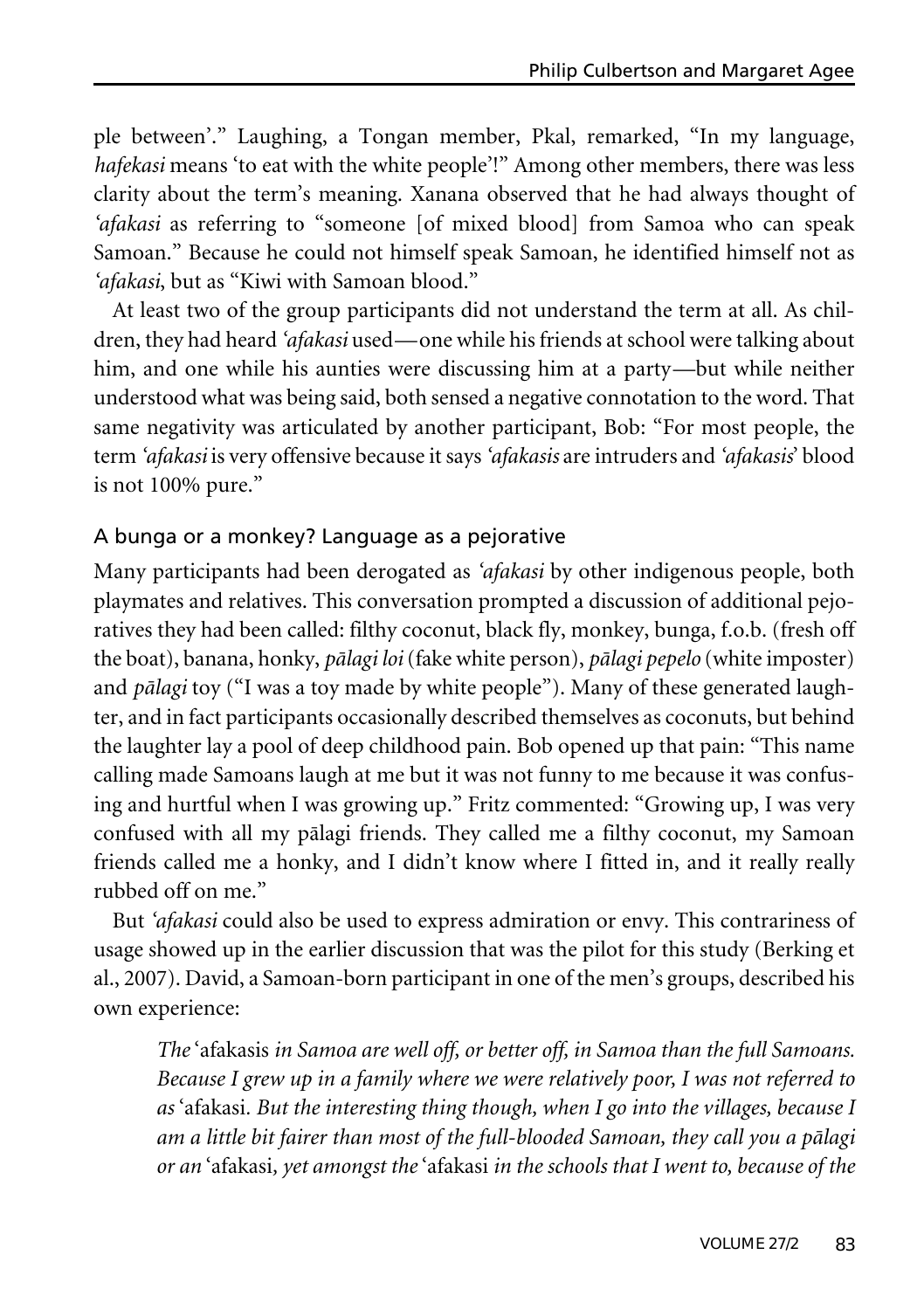*socio-economic situation of my family, we were not referred to as* 'afakasi*. We didn't meet the criteria from that perspective.*

#### "A little bit on the outer": The criteria of inclusion and exclusion

The words "privilege" and "criteria" reveal another aspect of the way identity language is used in relation to mixed-race Pasifikans. The term *'afakasi* can be used either to include or to exclude, or stated otherwise, to hold someone at arm's length.

The major part of our conversation around the topic of language had to do with language fluency—who could speak their indigenous language, and who could not. Of the eight participants, four had a command of their Pasifika language, and four did not. The four who did had spent part of their childhood in the Islands. Of the four who did not, two had attempted to learn the language, so far unsuccessfully, and two had not tried.

One of the participants who was fluent in Samoan, and sent his children to an *a'oga fa'a Samoa* (Samoan language nest) in Auckland, cited the words of a prominent Samoan academic: "Without the language, the nation would be cast into darkness." The participants who could not speak their indigenous language struggled with how disadvantaged, excluded and sometimes shamed they felt by their inability.

*At a lot of the family meetings, the gatherings, it was all in Samoan and you felt left out. You know a few words, and all that, but you can't understand it properly, well, I couldn't, be part of that discussion. I think I might have viewed it differently if I could speak the language, like, be more inclusive, but you are a little bit on the outer if you can't speak the language. I don't know if they look down on you but, it was definitely, you weren't quite there, or quite included to the same extent, if you couldn't converse with them in Samoan. (Luke)*

These feelings were commonly expressed by the non-fluent. Those fluent in their native language spoke of the relational, and occasionally professional, advantages, and the role of fluency in their identity. Most, though not all, of those fluent in an indigenous language, however, recognised that language fluency alone was not enough to guarantee a solid ethnic identity. One participant explained at length:

*Language is important because it is one of the tools that are part of one's identity. Also, people who own thelanguage, forexample, Samoans, will respect anyone who can dialoguein their mother tongue.As a Samoan, knowing how to speak Samoan connects me with my people. Yet, some may argue that language does not make a person Samoan because anyone could learn a language and speak it and write*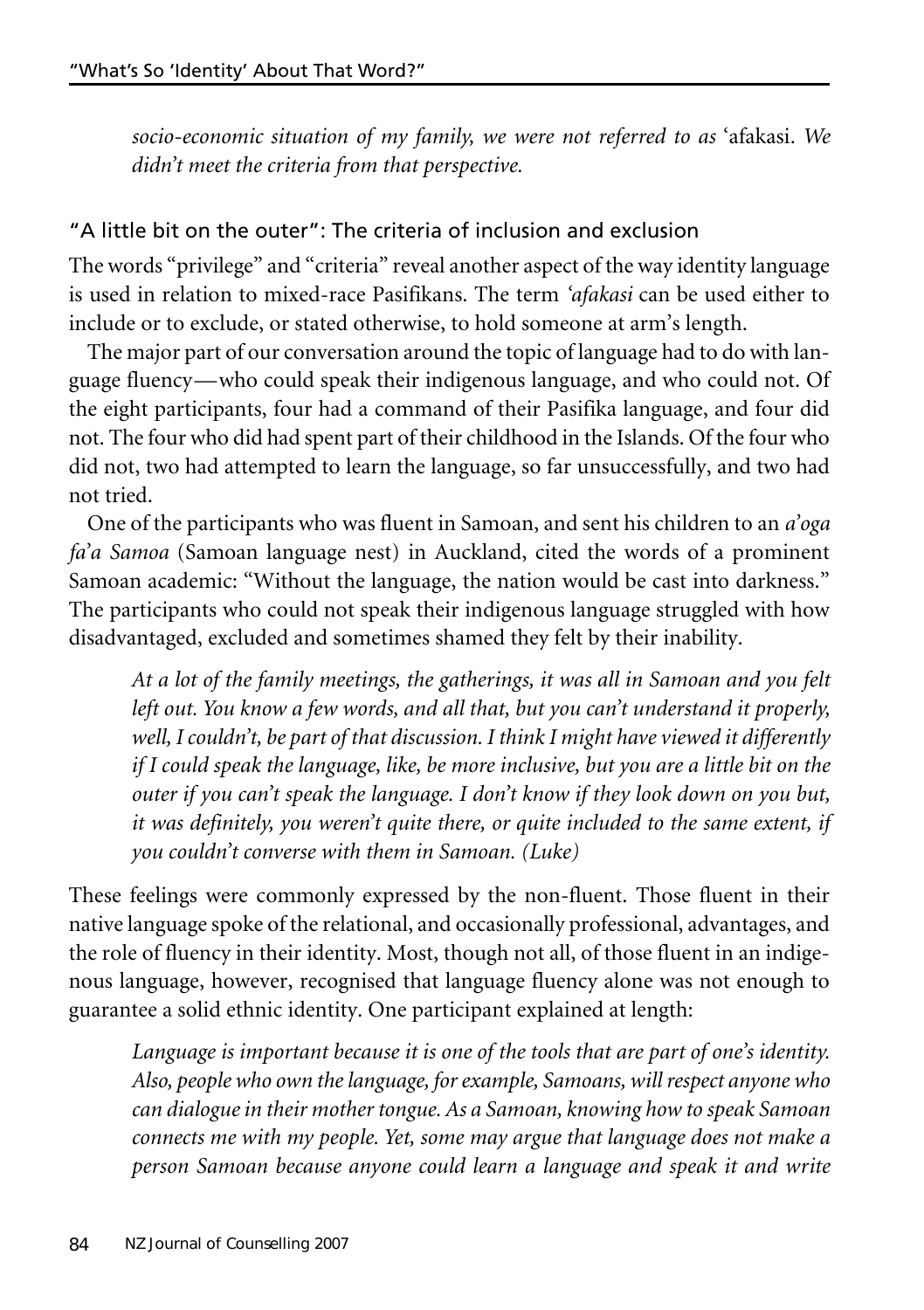*more perfectly than most full Samoans but it does not make them Samoan. I agree with that argument because some Samoans who have spoken to me in Samoan in the past said I was not Samoan because I was white and I was not born in Samoa but I was born in New Zealand and I was adopted, and all these factors weakened my claim to be a full Samoan or a Samoan. So, one could speak, read and write perfectly a language but it does not guarantee that person to be identified as a native of that language. Therefore, language is not a 100% indispensable part of identity for me. (Bob)*

Little comment was offered about the professional advantages of being a native English speaker. Comments about fluency seemed much more concerned over the quality of relationships that were gained or missed, depending on one's language abilities. Overall, those who could not speak a Pasifika language envied those who could. Those who could not speak the language felt they had missed out on certain advantages in life, including jobs and a sense of connectedness. They were not always quick to identify any advantage of being *'afakasi*. This attitude persisted, even when the fluent argued that speaking a Pasifika language could not be counted as a marker of being "really" indigenous.

### **The quantification of blood: Percentages of complexity**

Conversation in both groups was peppered with subtle but frequent concern over what constitutes a "real" Pasifikan. On the basis that they were not "full" Samoans/ Tongans/Fijians, participants questioned how Pasifikan they were. Their concern was often couched in terms of quantification, as the men described their friends as "a fifth Samoan, or half Samoan, or 90% Samoan." Mutual "blood" could help people understand each other, and "European blood" was recognised, ambiguously, as sometimes giving one an advantage, and at other times creating exclusion. In addition, "mixed blood" was used by some of the participants, as well as their surrounding cultural groups, to explain dysfunctional family dynamics:

*I wished that [Mum] had married someone that would have made my life more simple than having to deal with all these "managing" things. I also blamed Dad. At times he would be loving and caring and an awesome dad. But he could have a drink or two and just go mad, sometimes without the drink, and he would bejust so wound up. I linked that to his make up because he was made up of so many different bloods, and messages that I would hear from indigenous Fijians would also confirm this for me, such as " these* kailoma *people, these* 'afakasi *people, they are too hot-blooded, they are not stable." So violence was interpreted as something*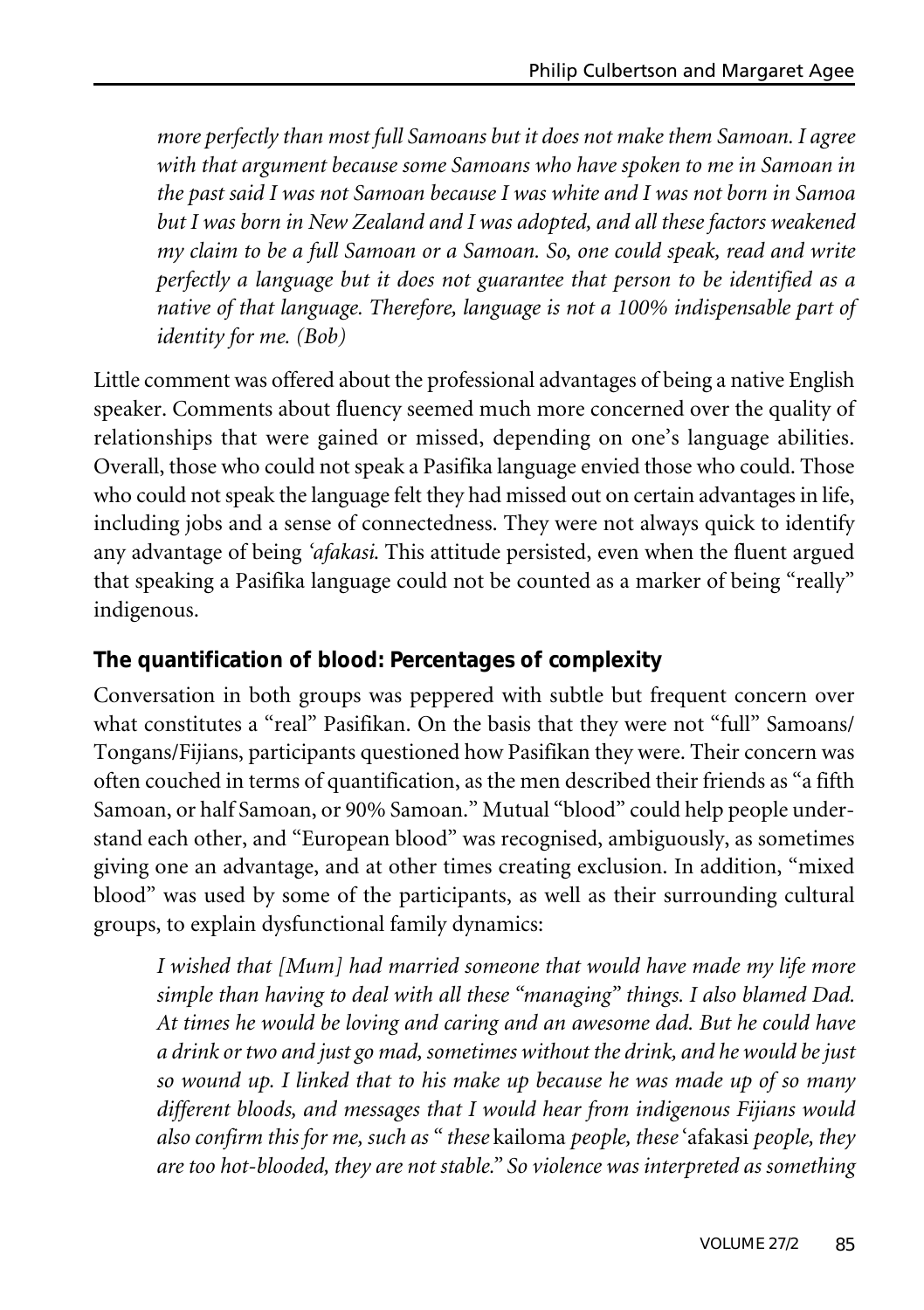*that came along with being of mixed origins. I didn't likethat; as a result I thought it would have been simpler if Mum had just married someone that wasn't so hotblooded, so "mixed blooded". (Sui)*

Many of the participants were uncomfortable with the ethnicity categories offered in the 5-yearly New Zealand census. Our participants tended to prefer a census selfdefinition that included the full range of their family heritage, such as "New Zealand-born half Samoan and half Irish", or "a New Zealander with some English blood and some Samoan blood", thereby rejecting the levelling normally produced by the dominant discourse's preference that people in New Zealand are "Päkehä, Mäori, Pacific Islander, or Other." However, in summary census statistics, people who named a complex identity were ultimately grouped among the 11.1% of New Zealanders classified as "Other" (Johnston, 2007). This results in a government-level "cover-up" of the increasingly rich diversity of identities in this country, a source of frustration for many of our participants. As one expressed it:

*For mein any of thosethings I tick Chinese, I tick Samoan, and whatever they have for "European". I tick all three. I know where I used to work, you tick as many as you like—but if you ticked Mäori in combination with five different things, then you were Mäori on the statistics. If you ticked any one of the other groups, like Samoan then that's what you were.… You couldn't be part this, part this and part that. (Luke)*

It would seem that statisticians and mental health practitioners have different agendas, for some of New Zealand's leading statisticians have opposed the deconstruction of the dominant ethnic/racial discourse in this country. Our participants preferred to keep open as many options as possible, in order to find room to express to the fullest their personal identities.

# **Identity as connectedness**

Since the majority of the men in this study talked of refusing the official categories of the government census, what other options do they prefer in articulating their '*afakasi* identity? Clearly their identity had not been defined on the basis of language fluency, however much some expressed regret at their inability in this respect. Nor were the majority of them comfortable defining their identity on the basis of the "one drop theory" (normally attributed to Walter Ashby Plecker in 1920s America, in an attempt to keep ethnic groups from mixing, thereby defending the "pure white race")—that having "one drop of Samoan blood" makes them Samoan. Nor was skin colour an indi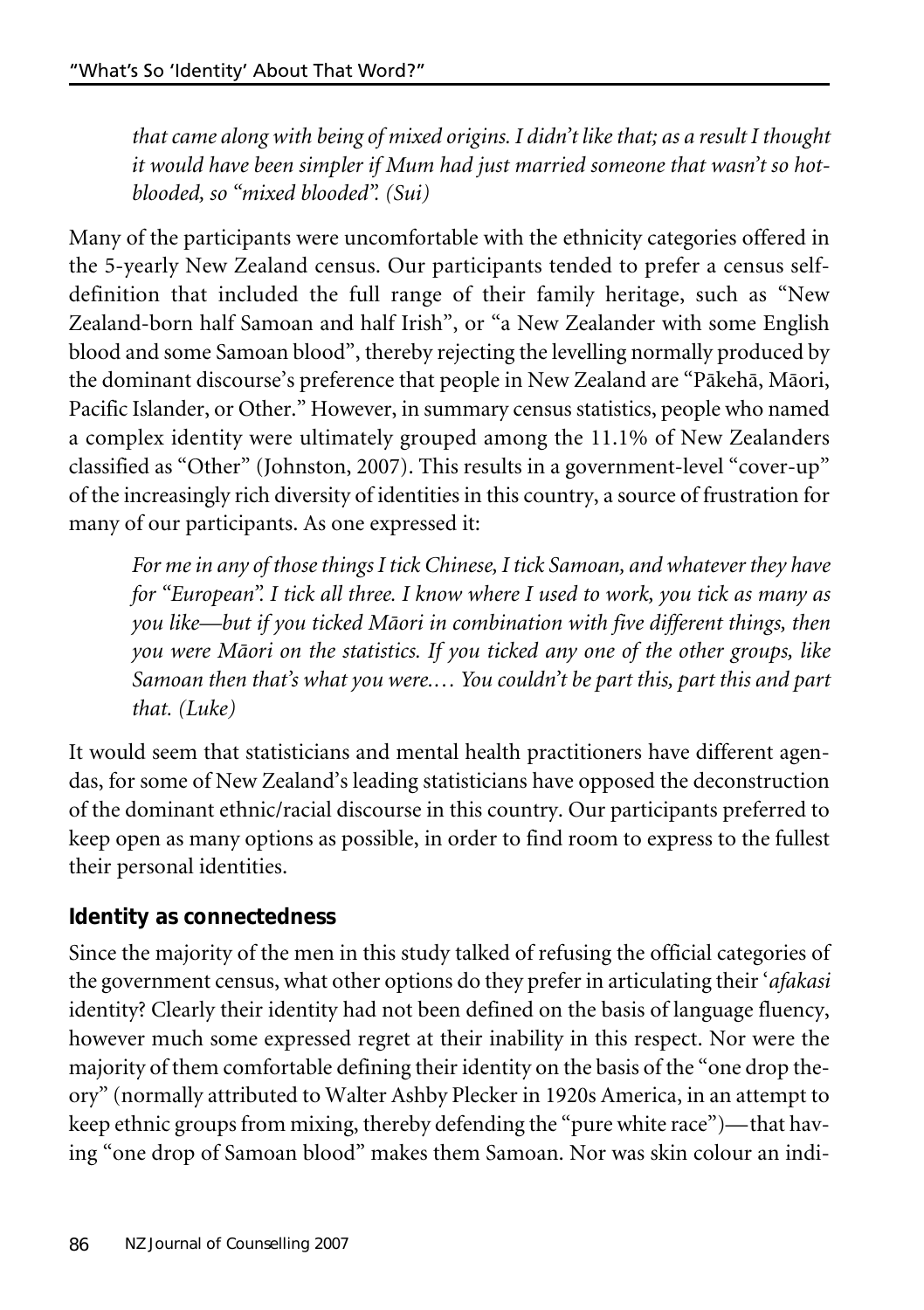cator. One participant commented to another, "When I walked in the room, when I saw you, I was going, 'There's a white guy in the room!', but that's the ignorance we carry with us, cause I myself get that a lot" (Bob to Fritz). All of the participants appeared to define their identity through a spectrum of connectedness/disconnectedness, though they differed among themselves about how much of the connect/disconnect spectrum was self-initiated and how much cued by external factors.

Perhaps their sense of being "a little bit on the outer" or "held on the edge" of different parts of their ethnic identity acutely sensitised them to signals from others about whether they "belonged". Both groups began with the expected Pasifika protocol, of naming important aspects of their genealogy and their families' identification with specific villages. In both groups, this normal cultural exercise resulted in some members connecting, via ancestral names, with others in the same group. But also in both groups, participants agreed that while connecting was important, so was identity, and for them, identity seemed to encompass more than connection alone.

Several participants commented on how cultural rituals gave them a sense of belonging—going to family funerals, participating in cultural performance groups, or being "able to perform all of the tasks that full Samoans do." But other parts of traditional culture seemed to repel some of them, such as the *fa'alavelave* (Samoan: financial obligations connected to family rites of passage), tensions between their parents over cultural issues, or their difficulties with language facility. Some of the participants commented that taking their children "back to the Islands" had given them a renewed sense of connection, though nearly half of the participants had not travelled to the Islands at all. Those who knew their *gafa* (Samoan: genealogies) on both sides seemed more connected than those who did not.

But overall, connection and disconnection in the present seemed more important to our participants than their past heritages. Several participants had felt disconnected in their childhoods due to family circumstances: "I would be embarrassed for them to see that my mum was Samoan;" "We didn't have the nice things that all my pälagi friends have;" "I didn't know my family connection." As children, some participants were quite sensitive to messages from others about whether they belonged or not.

In general, participants wondered what the criteria were for their inclusion or exclusion. Belonging seemed to need to be "earned", yet they were not always sure how to do that. There seemed to be "criteria" for belonging, but no one could quite name what those were. One participant, Fritz, articulated the question that he carries into every social situation as an *'afakasi*: "Shall we meet, or shall we not meet? Shall we just pass each other?"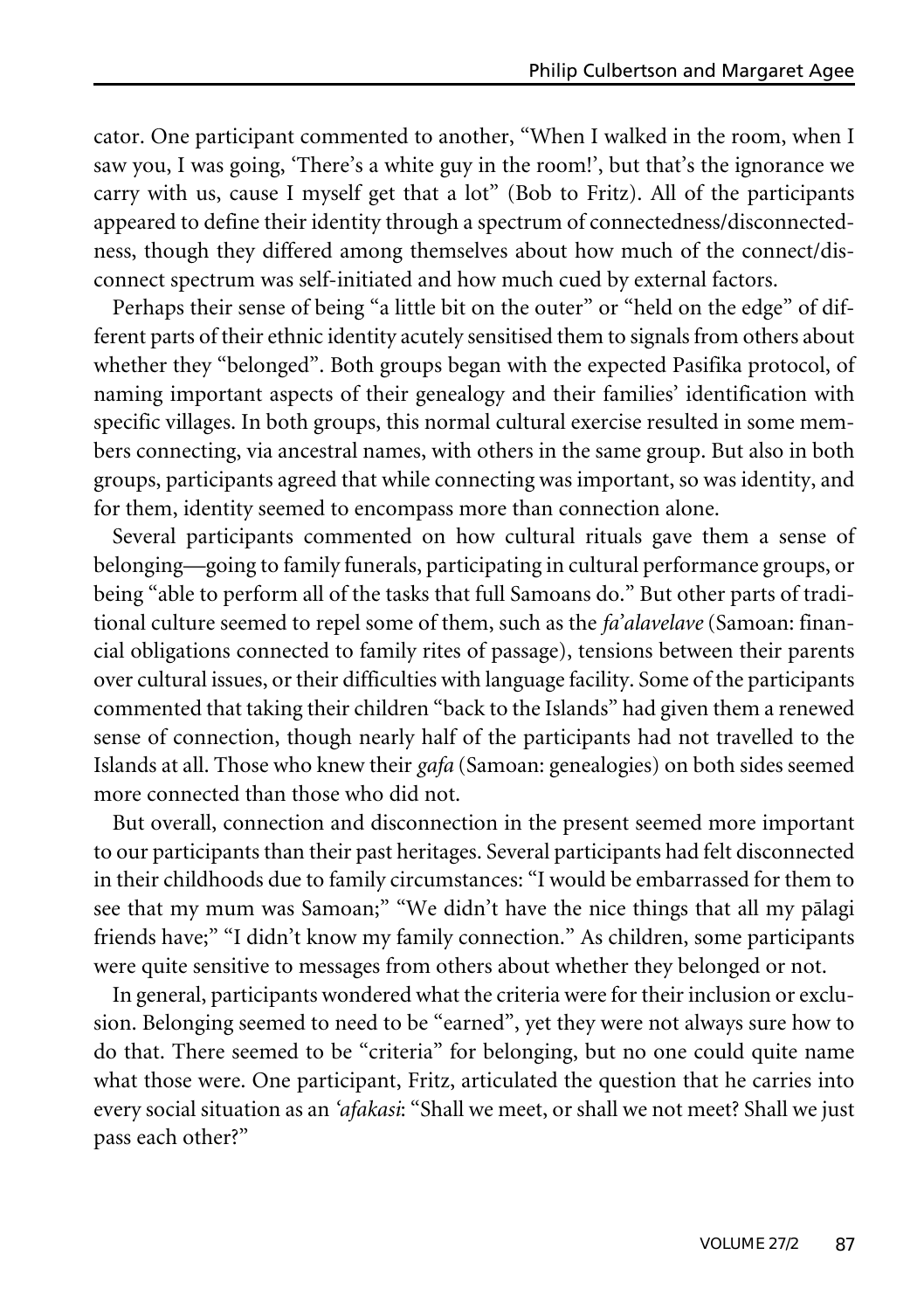# **Identity in context**

Whether encounters were characterised by meeting or just passing, and the elusive criteria for belonging, seemed largely determined by contextual influences, including the politics of ethnicity, social status, expectations, and meanings derived from visual cues. Having to sit at the back during traditional Fijian ceremonies "reminded" Sui about his *kailoma* "status and social 'place' in Fijian society." Another participant, Xanana, contrasted the experience of feeling like "cool Samoans" who were "not from out in the bush" when he was with other *'afakasi* with the derogatory attitude he noticed when he was with a group of full Samoans. Stories of being singled out as *'afakasi* or taken for pälagi when in the Islands contrasted with comments about not "feeling *'afakasi*" in New Zealand (David).

Being *'afakasi* in New Zealand was associated with positive and negative connotations for participants. One man, who had spent time living in Europe, compared responses to him that he enjoyed overseas with racist attitudes that offended him in New Zealand:

*When I'm in London they find it fascinating that I am part Samoan, whereas over here I'm a coconut. I love it. So I didn't want to come back to New Zealand. I feel quite bitter against Kiwis, which is maybe why I don't identify as Kiwi. To me Kiwis are racist. (Fritz)*

He described feeling "in a bit of limbo in a lot of contexts in New Zealand", but whether in Samoa or New Zealand, as a child he never felt that he "fitted in" with his cousins "because they were all dark and I was fair."

Despite speaking Tongan, Pkal experienced within church gatherings "that sense of not being accepted fully in both worlds." He was criticised by his Tongan family for his choice of sport—a game "Pacific Islanders don't play"—then was judged as shy when he followed protocol and waited till last at Tongan feasts: "Pkal, how come you're so shy? You're supposed to be pälagi," implying that "only Tongans hang back." In his workplace, dressed in a suit, when he speaks to the cleaners in their own language,

*they look the other way, they don't want to talk to me. And even when I do address them in Tongan, it takes them a few minutes for them to click that I have actually spoken Tongan and they still don't think I'm Tongan; they see that English lawyer in a suit. And when … I'm talking to them in Tongan they speak back to me in English.… It is as if they cannot see the Tongan behind the suit in a city office. I don't know who taught them how to seetheir own people, or maybeit's just me not seeing them.*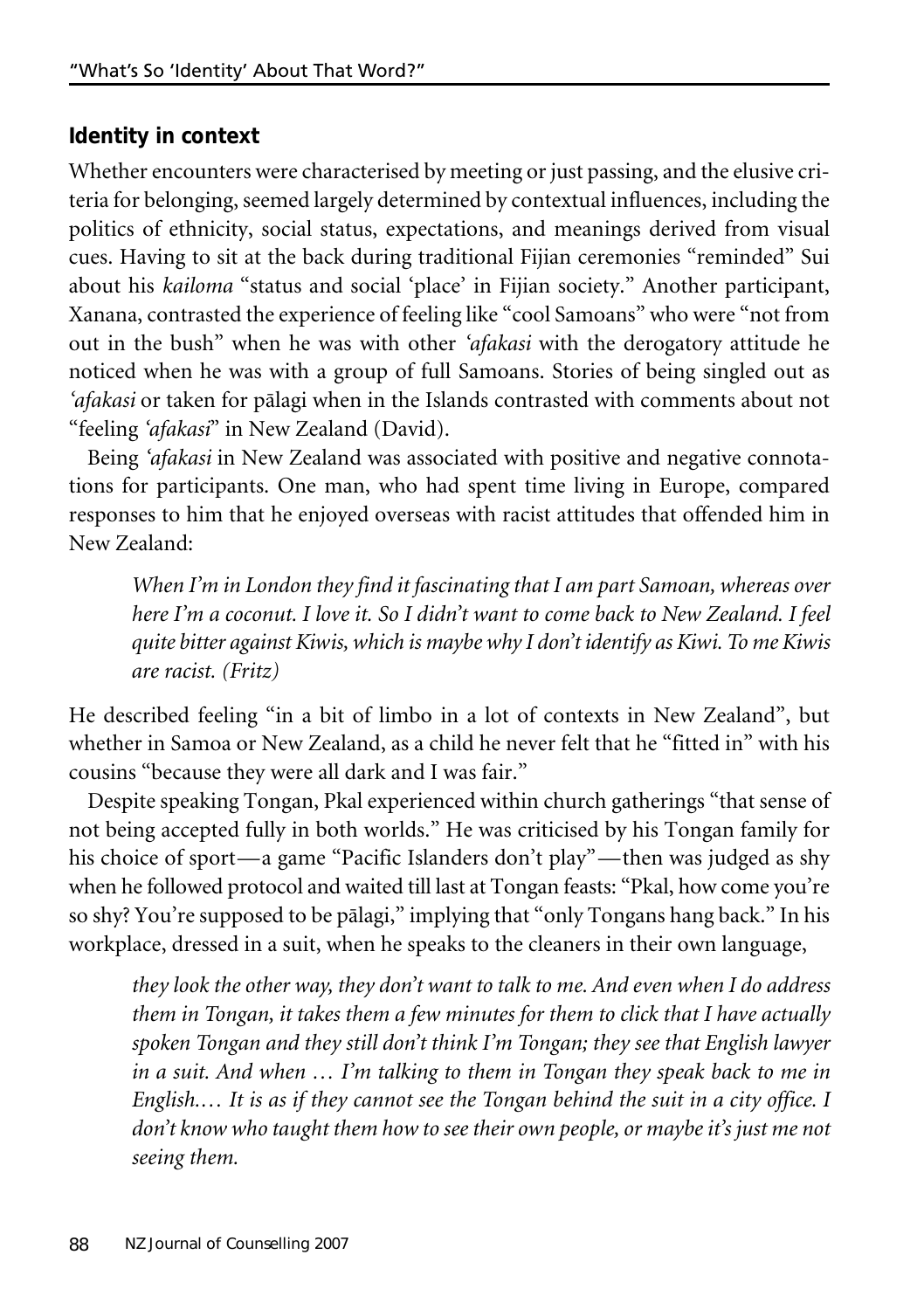The role of visual cues and the multiple lenses through which people interpret the world around them can be seen at work here in determining assumptions and judgements within multiple contexts, resulting in participants being "misread" from several directions. When "reading" the social rules and attitudes in different settings, another participant observed the ways in which these affected his own freedom to engage with others:

*depending on who says it, I find myself either shrinking back or coming forward, even physically, just in the way that I am.… That happens when I'm in different groups. And sometimes I like to just disappear from the group. I find myself just checking out. (Sui)*

In each particular situation, these participants had to cope with the recurring challenge of determining what parts of their identity were to be foregrounded or backgrounded, and whether it might be possible for them to feel a sense of belonging that allowed them to be fully present.

#### **Confusion**

Experiences of liminality, conflictedness, and the challenges associated with their processes of identity development evoked powerful emotions for a number of the men in this study. Most commonly, they spoke of their confusion when they were growing up, "with all my pälagi friends" (Fritz), "because I was white and not brown like my family members" (Bob), wanting to belong yet experiencing others' ambivalence towards them, and the emotional challenge of exclusion. Sui described "feeling confused at times about my own sense of identity and struggling to feel confident in being of mixed origins." After experiencing ostracism at school because of his origins, he felt "an overwhelming sense of shame and guilt."

For several participants, their confusion, anger and frustration found expression through fisticuffs when they were young, particularly when they were teased or bullied. Two spoke of looking for fights, to somehow earn their right to be accepted.

Deeply felt pain seeped through a number of the participants' stories, despite the matter-of-fact way they were recounted. Questioned about his fair skin by Samoan friends, Eddie's explanation that his Samoan mother had married an Englishman evoked a response that labelled him as an embodied mistake: "They'd say, 'Your mum should never have done that, eh.' The wrong thing, a sort of mistake. Some people are quite subtle; some are more forthright.…"

The sheer hurtfulness of this stood in contrast to his grace in attributing their remark to their need to "try to put you in a box" because of their search for their own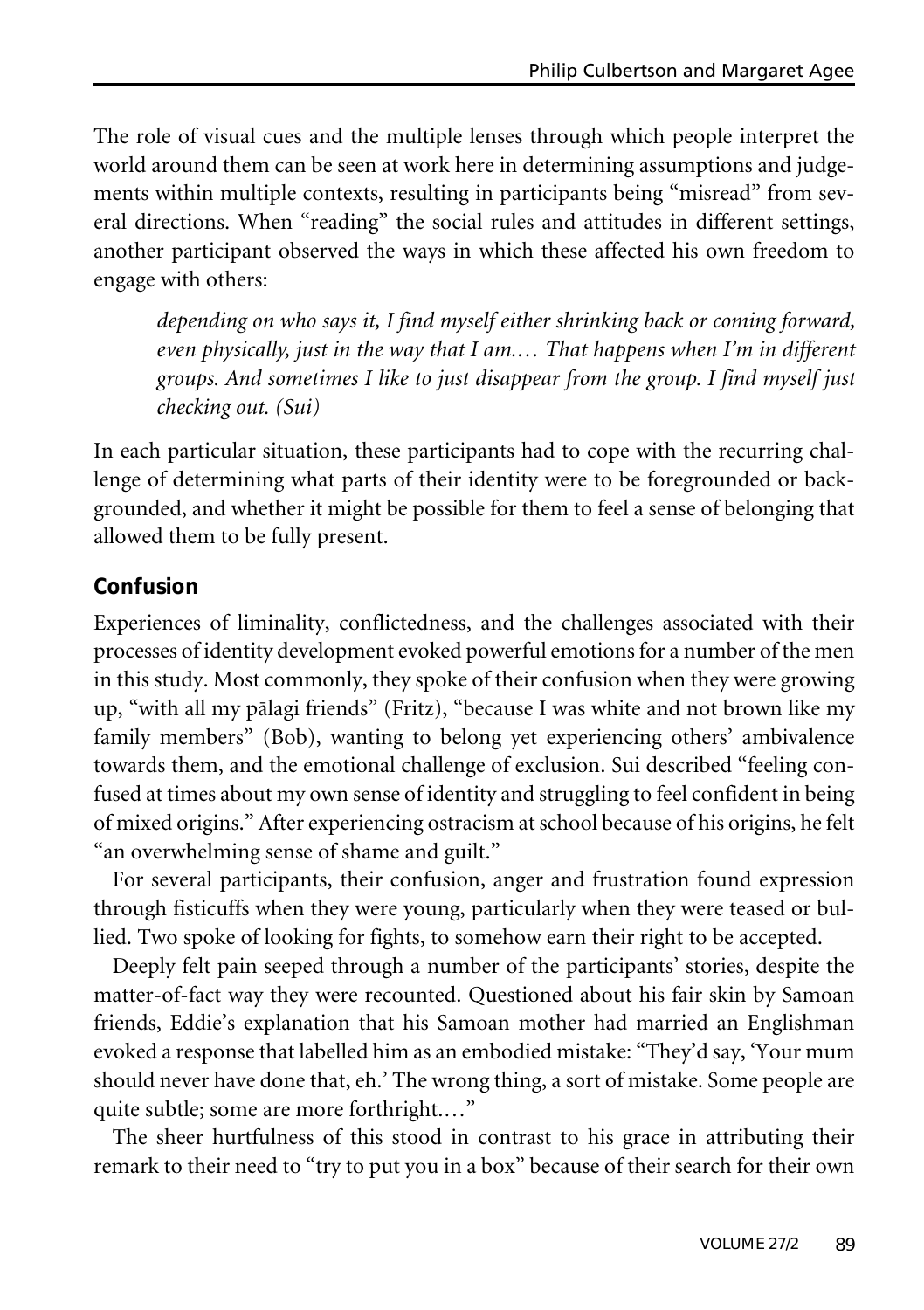identity, "and if you don't quite fit, people just try and make sense of the world around them, really."

Underlying less overtly emotionally laden comments was at times an almost wistful sadness among several participants at the loss of what might have been: the lack of opportunity to learn their indigenous language; "the bits that I was missing in those troubled teenage years" and not knowing "what my connections were" (Luke); missing out on growing up in the Islands; and yearning for simplicity and peace instead of the complexity and conflict that characterised family and peer relationships. Nevertheless, a number of the participants had found their own ways of making meaning from their pain-filled experiences, as the fathers in the group perceived their children as having more choices than they had, and their own glass as "half full" rather than half empty.

# **Creating metaphors to stabilise identity: "I can play in both worlds"**

As conversation continued, participants in both groups began to find their sense of connectedness with each other. "Connecting, disconnecting. I don't know what's so transforming about that, but maybe this is what people who are 'in between' have in common: that place, it's a distinct place, and I know that place" (Sui). They discovered that their shared experiences of connecting and disconnecting within the group began to create a unique community, giving them a more concrete sense of belonging. In one group, a consensus eventually emerged that the participants could form an identity about belonging "where they were needed." Pkal added that with this sense of mobility about his identity, "I can play in both worlds."

What are the advantages of carrying multiple cultural identities in one body? One participant, David, mused:

*There was a book written by Jemaima Tiatia,* Caught Between Cultures*. It describes the feeling of not just* 'afakasi*, but people (especially the young) here in New Zealand, Kiwi or pälagi vs. their Samoan side. They feel they don't really belong in either camp. But when I read that book, I could see another side to this issue. I feel that being* 'afakasi*, you can have the best of both cultures. And for me I feel in that position. I speak Samoan and can move in the Samoan environment, but I'm also quite comfortable being in a New Zealand pälagi culture and environment. I could move and relate to both. So I think there's another side to that, when you can feel the best of both cultures.*

Two metaphors in particular emerged from the groups, both related to water, that element which binds the Pacific together. The first was the metaphor of a *waka* (canoe).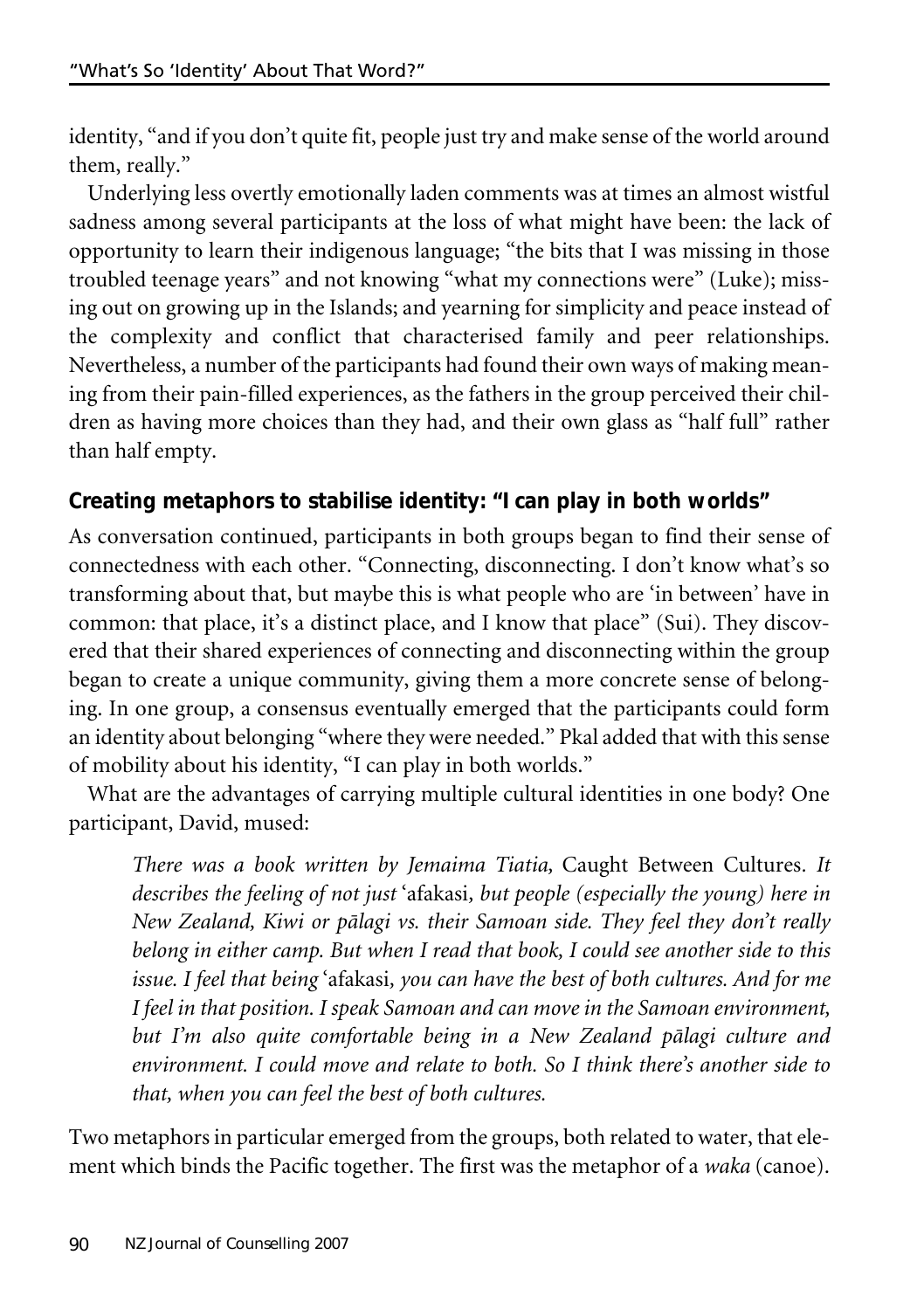To be able to name one's ancestral waka is an expected part of the articulation of Mäori identity, and Pacific peoples, likewise, are seafaring peoples for whom the waka is standard fare. Pkal introduced the metaphor while describing someone influential whom he had met at university:

*William was saying, "We can be Pacific but we can also be pälagi. We are in both worlds, jumping from waka to waka." That was thefirst timefor me. Up until then, I was too well-behaved. The orders always came from the outside.*

Sui observed that the metaphor of a unique waka for those with *'afakasi* identity was gaining an increasing appeal among younger Pasifikans:

*With the younger generation coming through now they are taking back that word* 'afakasi *and trying to create their own waka. As you just said, Philip, you don't actually belong to any waka. This is about younger people trying to say that 'afakasi* is *a waka. There is such a waka called.… The ones that didn't quite fit in that one or that one or that one, they get in this one.*

The second metaphor which emerged was that of a bridge. Luke, who described his "census identity" as "Samoan Chinese", explained how the "bridge" metaphor described his growing identity as he matured:

*It became bad when I wanted to join groups like the Samoan group, and then I found out I wasn't really one of them, and I wasn't really part of the Chinese group, and not really part of any other group. But I think for a while now, now I seethings as well I can fit with all of these groups, maybe not completely but I can operate in their worlds, good enough to be almost like a bridge to others. It's kind of turned into an advantage.*

A bridge, of course, is a connection across a divide, a structure whose purpose is dependant upon two things being separated by a space or a gap. Even in the midst of their confusion and painful memories, our participants carried two or more ethnic identities willingly. Even their dual identities were illustrated by the tension between these two metaphors: a waka unites individuals together in a safe space, while a bridge spans those who are divided.

## **The rope that binds and strengthens**

In the end, *'afakasi* itself became a metaphor, as one participant carefully deconstructed it linguistically: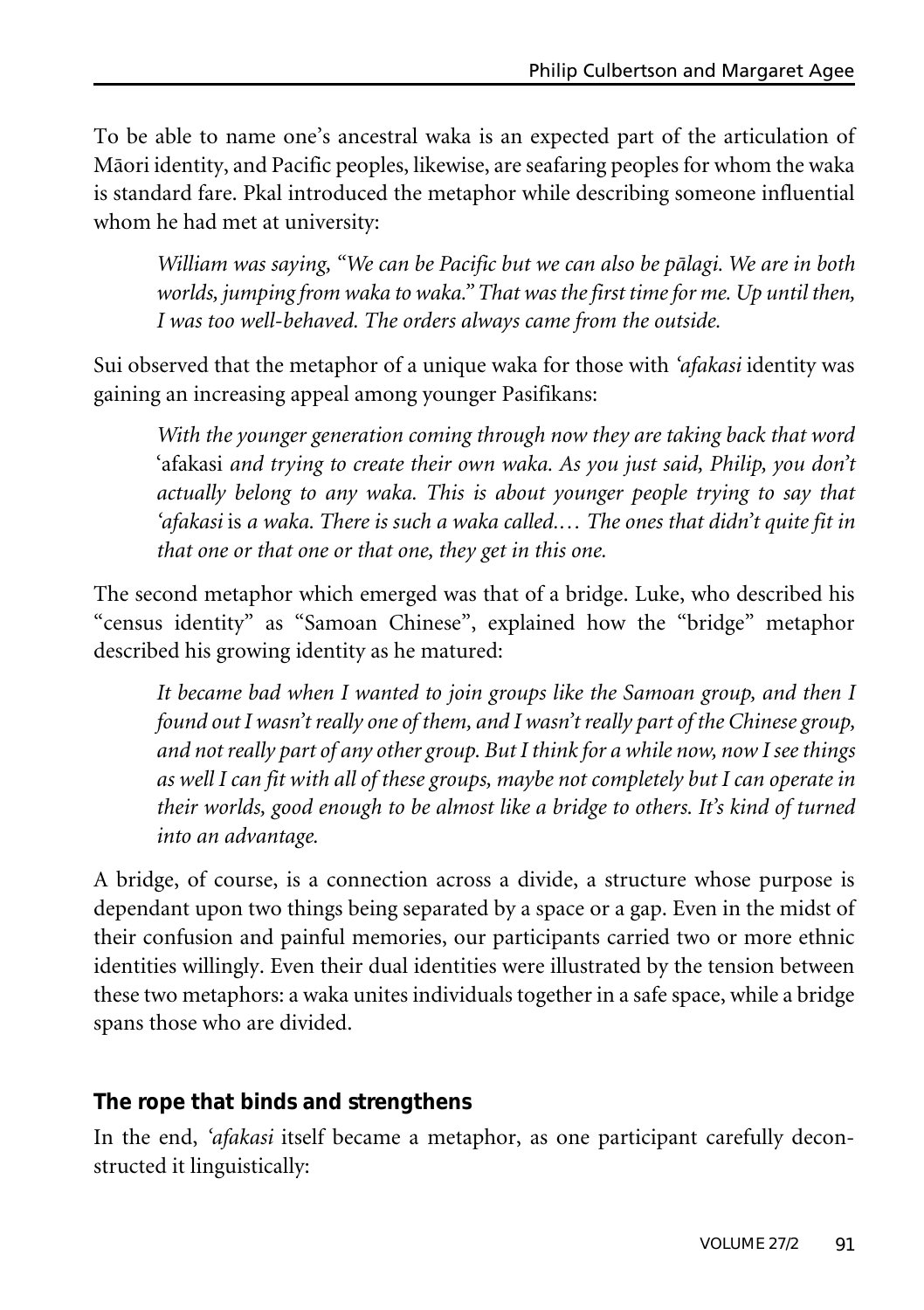*For most people, the term* 'afakasi *is very offensive because it says that* 'afakasis *are intruders and* 'afakasis' *blood is not 100% pure. However, I do not find it offensive that I am part of more than one group. On the other hand, I prefer the term* 'afatasi *because Samoans when writing we do not use the letter "k" because it is not originally a part of the Samoan alphabet.* 'Afatasi *for me also refers to two words. [The first is]* 'afa*, a Samoan product that could be classified as a "rope".* 'Afa *is a product used in the past and still is used today to stabilise a* fale *or house instead of using nails and it was stronger than nails. It also strengthens and stabilises anything that is unstable; it is like super-glue but the difference is that* 'afa *is all natural.* Tasi*, on the other hand, means "one". One in Samoan could refer to the number "one" but it could also mean "togetherness" or something strong. However, some may argue the word* 'afatasi *still sounds like a group. I agree that* 'afatasi *is a group but it is a group I belong to that should be strong, rather than weak, because we are like an* 'afa *and we should have a "one" or togetherness attitude, which will give* 'afatasis *identity stability.* 'Afatasis *are also half of something whole; without us something whole cannot be complete. (Bob)*

# **Conclusion**

We believe the findings of this research open doorways onto new perspectives that widen our understandings of identities and identity development, and present a challenge to the dominant discourse in this country that limits the acknowledgement of complex ethnic and cultural identities. As this is a qualitative study with a limited number of participants who were not randomly selected, the results must be interpreted with due caution and these men's experiences cannot be claimed as representative of all *'afakasi* men in Aotearoa New Zealand. Nevertheless, their stories present a compelling argument for further research with people of complex ethnic heritages, to develop a more in-depth understanding of the processes through which they are able to achieve a stable and satisfying sense of identity in the context of their communities. The voices of our participants resonate with those of the *'afakasi* poets whose voices were heard earlier. We are all challenged to create spaces of connection and belonging in which *'afakasi* men can give voice to their stories and find acknowledgement in the fullness of their identities.

Alice TePunga Somerville (2002) argues that "identity is an issue that individuals determine for themselves" (p. 208). Selina Marsh emphasises the relationship between identity and context, as did our participants: "We are holistic beings, our identities are fluid. I like to think of my identities as 'chameleonic'—they change/adapt according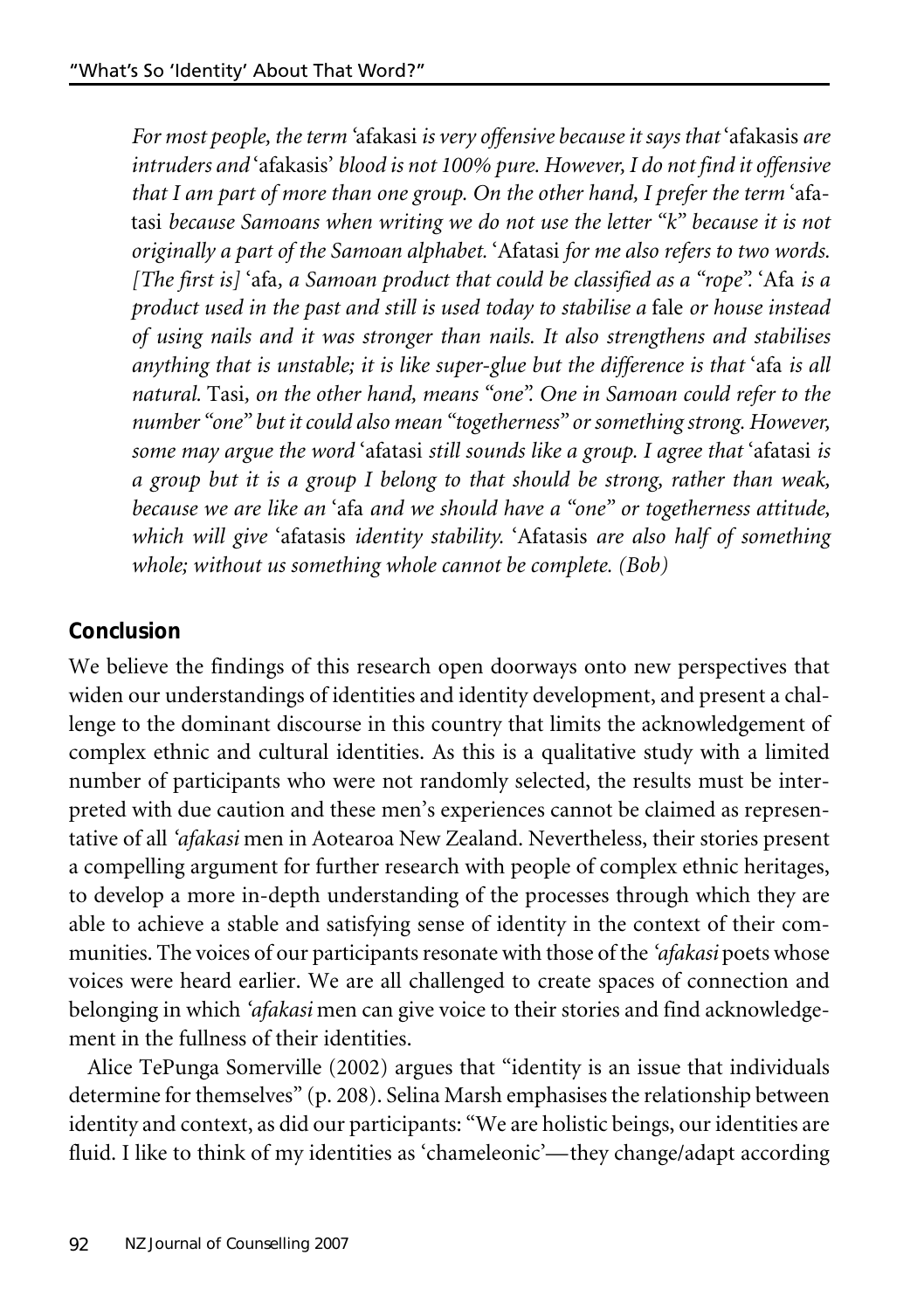to the context I'm in" (Interview, 2007, p. 2). Identities, then, including ethnic and racial identities, cannot be static, but are always "on their way to somewhere else." *'Afakasi* Samoan minister and hip-hop poet Mua Strickson-Pua (2006, p. 49) reclaims both identity and fluidity for himself when he argues that he is not "a real Samoan", but rather, "I am a Samoan becoming real." Our participants' anxieties about "meeting the criteria" of someone else's identity definition underline Somerville's challenge, "If the existence of certain human beings causes problems for certain concepts or systems of categorization, then it is the concepts or systems of categorization and not the human existants [*sic*] which need to be criticized and changed" (p. 200). It is only when we counsellors open up space for our*'afakasi* clients to claim the fullness of their complex identities, outside the claustrophobia of the dominant national discourses, that we serve them well.

#### Acknowledgement

The authors wish to thank Ms. Nua Silipa for her support and assistance in the production of this manuscript, in her role as overall cultural advisor to this research project.

#### References

- Avia, T. (2004). O le pi tautau. In *Wild dogs under my skirt* (p. 9). Wellington: Victoria University Press.
- Barford, C. (2003). Eclipse Friday 23 November 1984. In A. Wendt, R. Whaitiri, & R. Sullivan (Eds.), *Whetu moana: Contemporary Polynesian poems in English* (p. 19). Auckland: Auckland University Press.
- Bell, A. (2004). "Half-castes" and "white natives": The politics of Mäori-Päkehä hybrid identities. In C. Bell & S. Matthewman (Eds.), *Cultural studies in Aotearoa New Zealand: Identity, space, and place* (pp. 121–138). Melbourne: Oxford University Press.
- Berking, T., Fatialofa, C. S., Lupe, K., & Skipps-Patterson, S., with Agee, M. (2007). Becoming 'afakasi. In P. Culbertson, M. N. Agee, & C. 'O. Makasiale (Eds.), *Penina uliuli: Contemporary challenges in mental health for South Pacific peoples*(pp. 49–64). Honolulu: University of Hawai'i Press.
- Bhabha, H. (1994). *The location of culture*. London: Routledge.
- Bhabha, H. (1996). Cultures in between. In S. Hall & P. Du Gay (Eds.), Q*uestions of cultural identity* (pp. 53–60). London: Sage.
- Brennan, J. (2002). Introduction. In J. Brennan (Ed.), *Mixed race literature* (pp. 1–56). Stanford: Stanford University Press.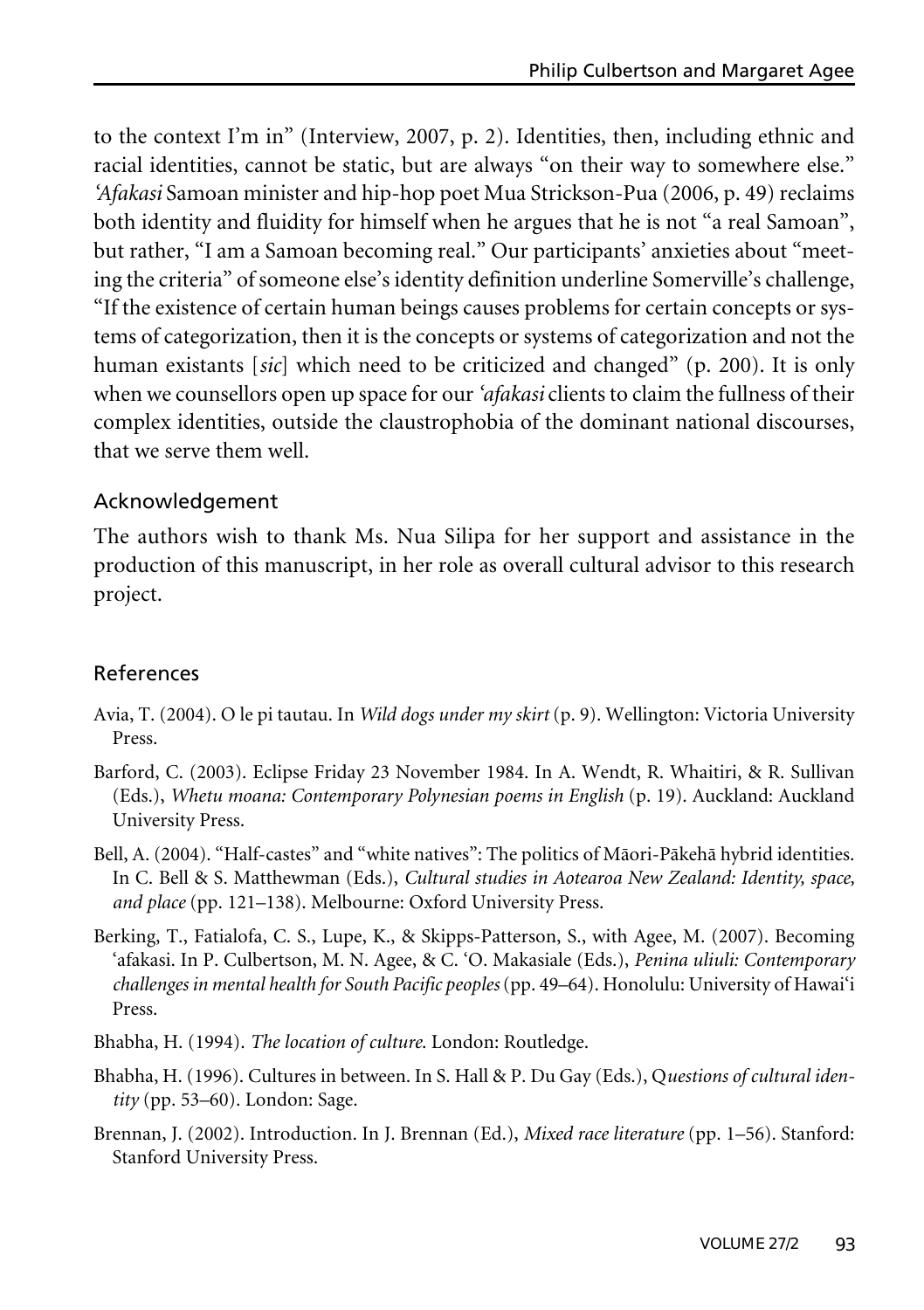- Burgoyne, L. (2006). Brown soul. In S. T. Marsh (Ed.), *Niu voices: Contemporary Pacific fiction 1* (pp. 171–172). Wellington: Huia Publishers.
- Carter, J. (2003). For a tipuna wahine. In A. Wendt, R. Whaitiri, & R. Sullivan (Eds.), *Whetu moana: Contemporary Polynesian poems in English* (p. 44). Auckland: Auckland University Press.
- Carter, M. (1998). None of us is what our tupuna were: When growing up Maori is growing up Pakeha. In W. Ihimaera (Ed.), *Growing up Maori* (pp. 253–267). Auckland: Tandem Press.
- Culbertson, P., Agee, M. N., & Makasiale, C. 'O. (Eds.). (2007). *Penina uliuli: Contemporary challenges in mental health for South Pacific peoples*. Honolulu: University of Hawai'i Press.
- Esplin, M. (2006, January 1). An academic trailblazer: Selina Marsh: Auckland University's first Pacific Island PhD graduate. *Pacific Magazine*. Retrieved April 29, 2007, from http://www.pacificmagazine.net/issue/2006/01/01/an-academic-trailblazer
- Gibbs, M. (2001). Toward a strategy for undertaking cross-cultural collaborative research. *Society & Natural Resources, 14*(8), 673–687.
- Hulme, K. (1981). Mauri: An introduction to bicultural poetry in New Zealand. In G. Amirthanayagam and S. C. Harrex (Eds.), *Only connect* (pp. 290–310). Honolulu: Centre for Research in the New Literatures in English.
- Ifekwunigwe, J. O. (Ed.). (2004) *"Mixed race" studies: A reader.* London: Routledge.
- Interview with Dr. Selena [*sic*] Tusitala Marsh (2007, March). Retrieved April 29, 2007, from http://www.planet-tonga.com/pacificeye/March2007/interviews/inspiration/marsh.htm
- Johnston, M. (2007, April 21). Census planners blasted for "distorted" ethnicity statistics. *New Zealand Herald*. Retrieved April 27, 2007, from http://www.nzherald.co.nz/section/1/story.cfm?c\_id=1&objectid=10435396.
- Keddell, E. (2006). Pavlova and pineapple pie: Selected identity influences on Samoan-Pakeha people in Aotearoa/New Zealand. *K tuitui: New Zealand Journal of Social Sciences Online, 1*, 45–63.
- Krueger, R. A., & Casey, M. A. (2000). *Focus groups: A practical guidefor applied research* (3rd ed.). Thousand Oaks, CA: Sage.
- Kukutai, T. (2005). *White mothers, brown children: Understanding the intergenerational transmission of minority ethnic identity*. Paper presented at the Annual American Population Association Meeting, Philadelphia.
- Marsh, S. T. (2006). Afakasi pours herself afa cuppa coffee. In S. T. Marsh (Ed.), *Niu voices: Contemporary Pacific fiction 1* (pp. 29–33). Wellington: Huia Publishers.
- Mila, K. (2005). *Dream fish floating*. Wellington: Huia Publishers.
- Miles, M. B., & Huberman, A. M. (1984). *Qualitative data analysis: A sourcebook of new methods*. Beverly Hills: Sage.
- Pacific Daughters. (n.d.). Lesa's story. Retrieved April 28, 2007 from http://www.pacificdaughters.org.nz/lesa.html